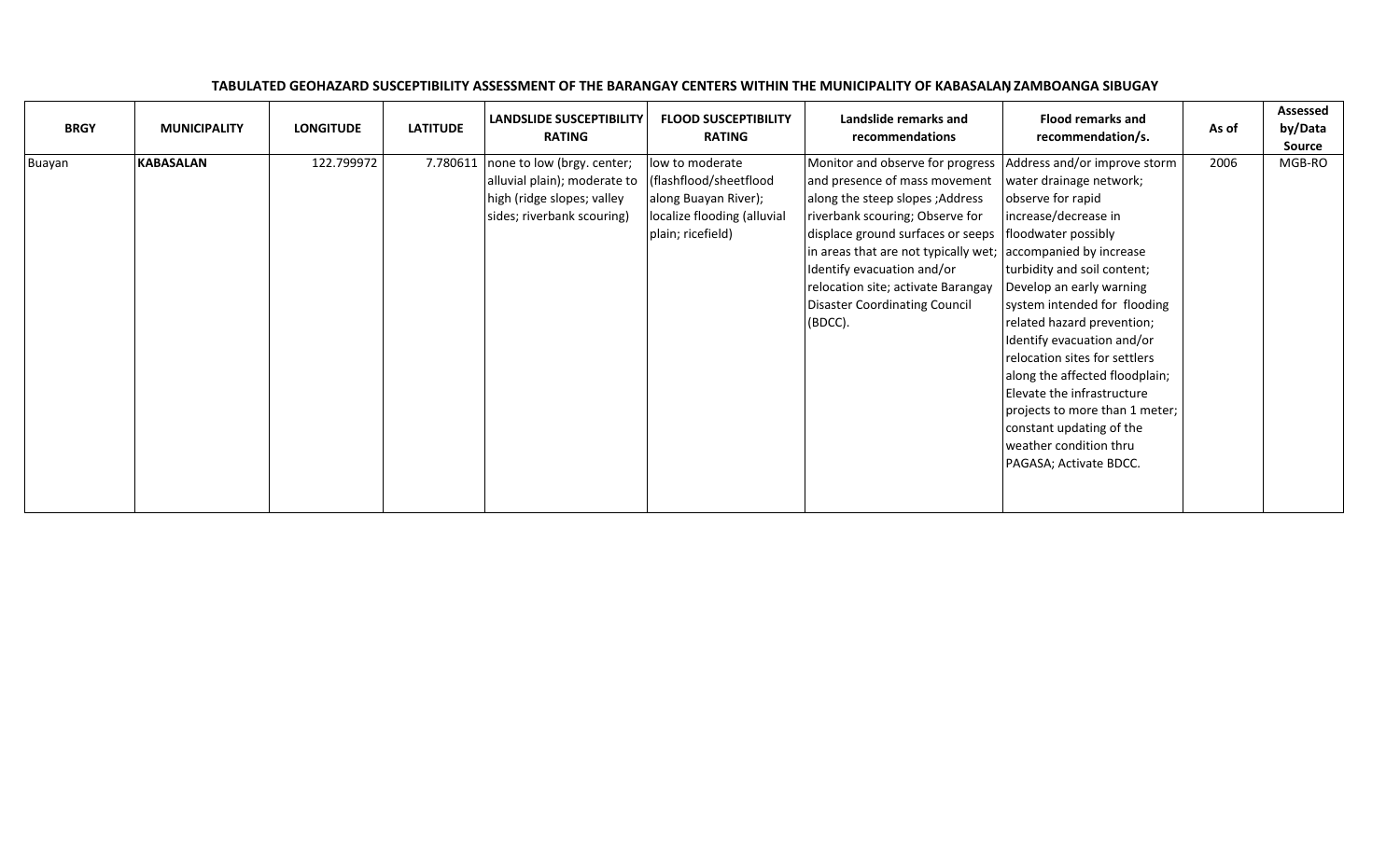| Cainglet | <b>KABASALAN</b> | 122.759167 | 7.795306 none | low to moderate           | Activate Barangay Disaster   | Address and/or improve storm   | 2006 | MGB-RO |
|----------|------------------|------------|---------------|---------------------------|------------------------------|--------------------------------|------|--------|
|          |                  |            |               | (sheetflood/localize      | Coordinating Council (BDCC). | water drainage network;        |      |        |
|          |                  |            |               | flooding within the brgy. |                              | observe for rapid              |      |        |
|          |                  |            |               | center); high (Kabasalan  |                              | increase/decrease in           |      |        |
|          |                  |            |               | River estuary; marshland) |                              | floodwater possibly            |      |        |
|          |                  |            |               |                           |                              | accompanied by increase        |      |        |
|          |                  |            |               |                           |                              | turbidity and soil content;    |      |        |
|          |                  |            |               |                           |                              | Develop an early warning       |      |        |
|          |                  |            |               |                           |                              | system intended for flooding   |      |        |
|          |                  |            |               |                           |                              | related hazard prevention;     |      |        |
|          |                  |            |               |                           |                              | Identify evacuation and/or     |      |        |
|          |                  |            |               |                           |                              | relocation sites for settlers  |      |        |
|          |                  |            |               |                           |                              | along the affected floodplain; |      |        |
|          |                  |            |               |                           |                              | Elevate the infrastructure     |      |        |
|          |                  |            |               |                           |                              | projects to more than 1 meter; |      |        |
|          |                  |            |               |                           |                              | constant updating of the       |      |        |
|          |                  |            |               |                           |                              | weather condition thru         |      |        |
|          |                  |            |               |                           |                              | PAGASA; Activate BDCC.         |      |        |
|          |                  |            |               |                           |                              |                                |      |        |
|          |                  |            |               |                           |                              |                                |      |        |
|          |                  |            |               |                           |                              |                                |      |        |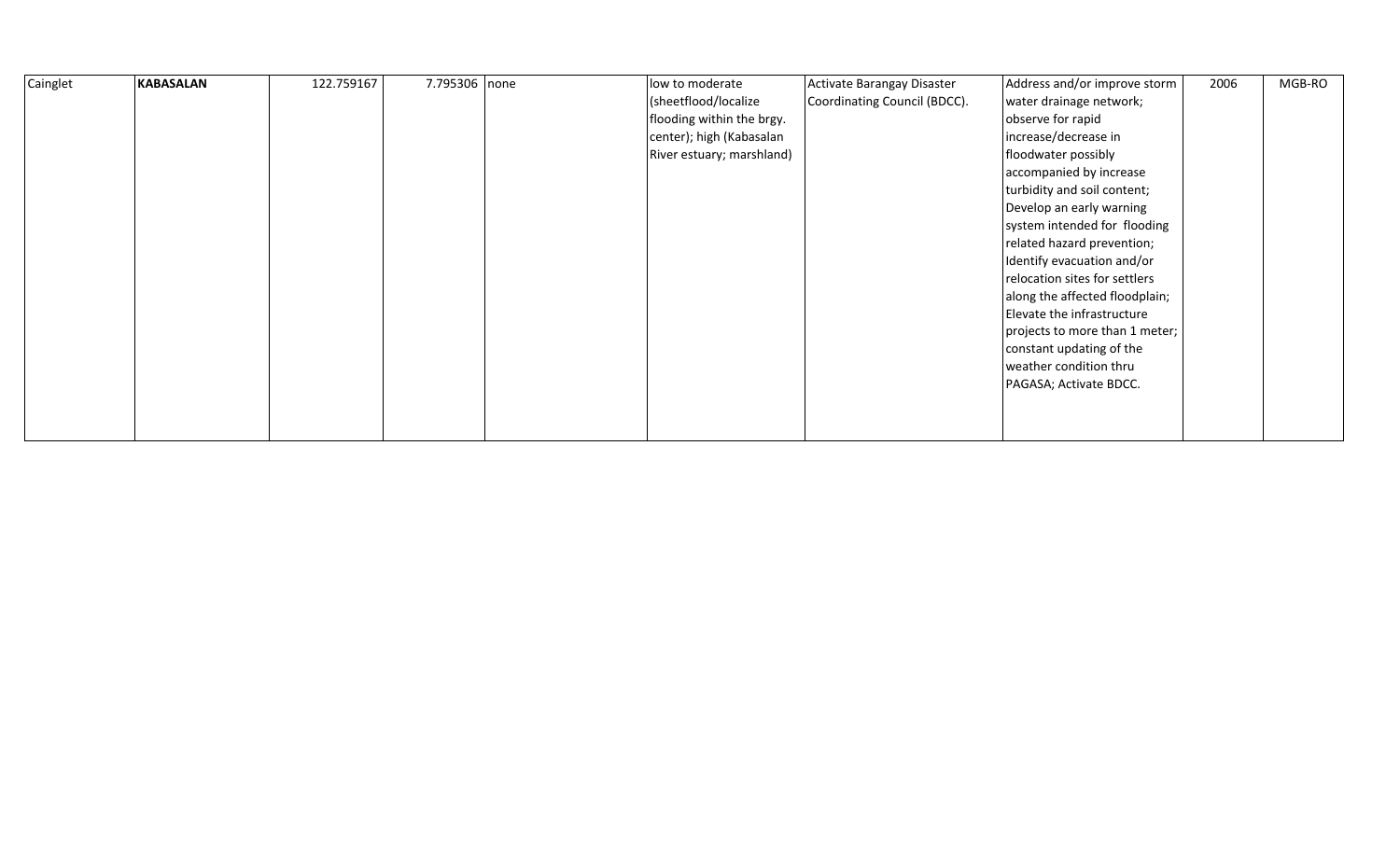| Calapan                  | <b>KABASALAN</b> | 122.809639 | 7.772750 none to low (brgy. center<br>floodplain); moderate to<br>high (riverbank scouring;<br>steep valley side; ridge<br>slopes) | low to moderate<br>(sheetflood/localize<br>flooding within the brgy.<br>center); high (coastal<br>flooding within the<br>marshland/ mangrove<br>arer) | Monitor and observe for progress<br>and presence of mass movement<br>along the steep slopes; Address<br>riverbank scouring; Observe for<br>displace ground surfaces or seeps<br>in areas that are not typically wet;<br>Identify evacuation and/or<br>relocation site; activate Barangay<br><b>Disaster Coordinating Council</b><br>(BDCC). | Address and/or improve storm<br>water drainage network;<br>observe for rapid<br>increase/decrease in<br>floodwater possibly<br>accompanied by increase<br>turbidity and soil content;<br>Develop an early warning<br>system intended for flooding<br>related hazard prevention;<br>Identify evacuation and/or<br>relocation sites for settlers<br>within the low lying flood<br>prone areas; Elevate the<br>infrastructure projects to more<br>than 1 meter; constant<br>updating of the weather<br>condition thru PAGASA; | 2006 | MGB-RO |
|--------------------------|------------------|------------|------------------------------------------------------------------------------------------------------------------------------------|-------------------------------------------------------------------------------------------------------------------------------------------------------|---------------------------------------------------------------------------------------------------------------------------------------------------------------------------------------------------------------------------------------------------------------------------------------------------------------------------------------------|----------------------------------------------------------------------------------------------------------------------------------------------------------------------------------------------------------------------------------------------------------------------------------------------------------------------------------------------------------------------------------------------------------------------------------------------------------------------------------------------------------------------------|------|--------|
| Concepcion<br>(Balungis) | <b>KABASALAN</b> | 122.795611 | 7.776806 none to low (brgy. center<br>high (riverbank scouring)                                                                    | moderate to high<br>(floodplain of Buayan<br>River)                                                                                                   | Address riverbank scouring;<br>Activate Barangay Disaster<br>Coordinating Council (BDCC).                                                                                                                                                                                                                                                   | Activate BDCC.<br>Observe for rapid<br>increase/decrease in<br>floodwater possibly<br>accompanied by increase<br>turbidity and soil content;<br>Develop an early warning<br>system intended for flooding<br>related hazard prevention;<br>Identify evacuation and/or<br>relocation sites for settlers<br>within the shallow river<br>channels and floodplain near<br>the river; constant updating of<br>the weather condition thru<br>PAGASA; Activate BDCC.                                                               | 2006 | MGB-RO |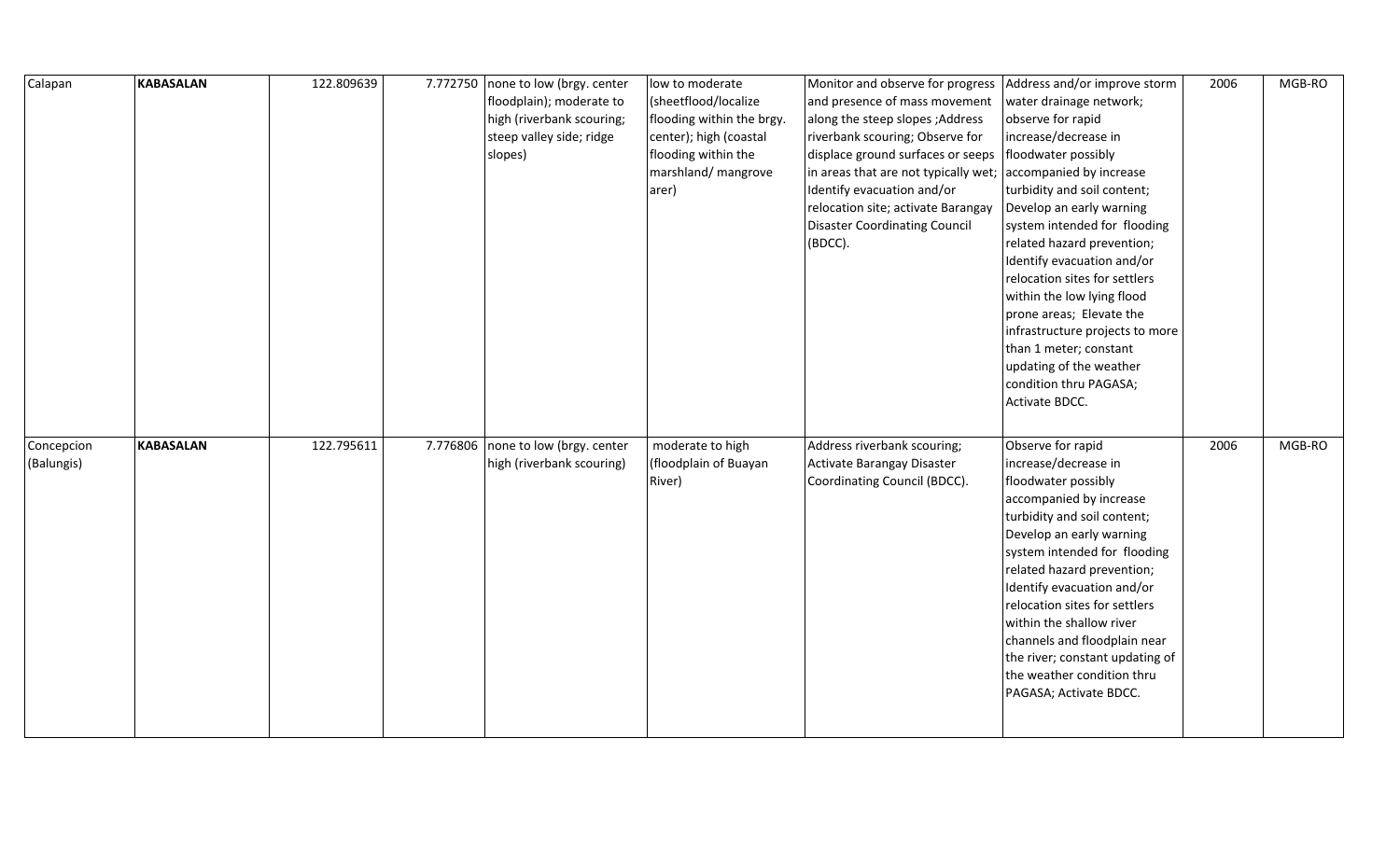| Canacan | <b>KABASALAN</b> | 122.741972 | 7.805528      | none to low (brgy. center); | seasonally high (flashflood | Observe for progress and                                         | Address and/or improve storm    | 2006 | MGB-RO |
|---------|------------------|------------|---------------|-----------------------------|-----------------------------|------------------------------------------------------------------|---------------------------------|------|--------|
|         |                  |            |               | high (riverbank scouring)   | and sheetflood of           | presence of mass movement                                        | water drainage network;         |      |        |
|         |                  |            |               |                             | Kabasalan River)            | ;Address riverbank scouring;                                     | observe for rapid               |      |        |
|         |                  |            |               |                             |                             | Activate Barangay Disaster                                       | increase/decrease in            |      |        |
|         |                  |            |               |                             |                             | Coordinating Council (BDCC).                                     | floodwater possibly             |      |        |
|         |                  |            |               |                             |                             |                                                                  | accompanied by increase         |      |        |
|         |                  |            |               |                             |                             |                                                                  | turbidity and soil content;     |      |        |
|         |                  |            |               |                             |                             |                                                                  | Develop an early warning        |      |        |
|         |                  |            |               |                             |                             |                                                                  | system intended for flooding    |      |        |
|         |                  |            |               |                             |                             |                                                                  | related hazard prevention;      |      |        |
|         |                  |            |               |                             |                             |                                                                  | Identify evacuation and/or      |      |        |
|         |                  |            |               |                             |                             |                                                                  | relocation sites for settlers   |      |        |
|         |                  |            |               |                             |                             |                                                                  | within the low lying flood      |      |        |
|         |                  |            |               |                             |                             |                                                                  | prone areas; Elevate the        |      |        |
|         |                  |            |               |                             |                             |                                                                  | infrastructure projects to more |      |        |
|         |                  |            |               |                             |                             |                                                                  | than 1 meter; constant          |      |        |
|         |                  |            |               |                             |                             |                                                                  | updating of the weather         |      |        |
|         |                  |            |               |                             |                             |                                                                  | condition thru PAGASA;          |      |        |
|         |                  |            |               |                             |                             |                                                                  | Activate BDCC.                  |      |        |
|         |                  |            |               |                             |                             |                                                                  |                                 |      |        |
| Diampak | <b>KABASALAN</b> | 122.794833 | 7.921778 high |                             | seasonally moderate to      | Monitor and observe for progress                                 | Observe for rapid               | 2006 | MGB-RO |
|         |                  |            |               |                             | high (flashflood of Bakalan | and presence of mass movement                                    | increase/decrease in            |      |        |
|         |                  |            |               |                             | River tributary)            | (tension cracks, soil creep) along                               | floodwater possibly             |      |        |
|         |                  |            |               |                             |                             | the steep slopes; Observe for                                    | accompanied by increase         |      |        |
|         |                  |            |               |                             |                             | displace ground surfaces or seeps                                | turbidity and soil content;     |      |        |
|         |                  |            |               |                             |                             | in areas that are not typically wet; Develop an early warning    |                                 |      |        |
|         |                  |            |               |                             |                             | Observe for sunken road surfaces;   system intended for flooding |                                 |      |        |
|         |                  |            |               |                             |                             | Identify evacuation and/or                                       | related hazard prevention;      |      |        |
|         |                  |            |               |                             |                             | relocation site; activate Barangay                               | Identify evacuation and/or      |      |        |
|         |                  |            |               |                             |                             | <b>Disaster Coordinating Council</b>                             | relocation sites for settlers   |      |        |
|         |                  |            |               |                             |                             | (BDCC).                                                          | within the low lying flood      |      |        |
|         |                  |            |               |                             |                             |                                                                  | prone areas; constant           |      |        |
|         |                  |            |               |                             |                             |                                                                  | updating of the weather         |      |        |
|         |                  |            |               |                             |                             |                                                                  | condition thru PAGASA;          |      |        |
|         |                  |            |               |                             |                             |                                                                  | Activate BDCC.                  |      |        |
|         |                  |            |               |                             |                             |                                                                  |                                 |      |        |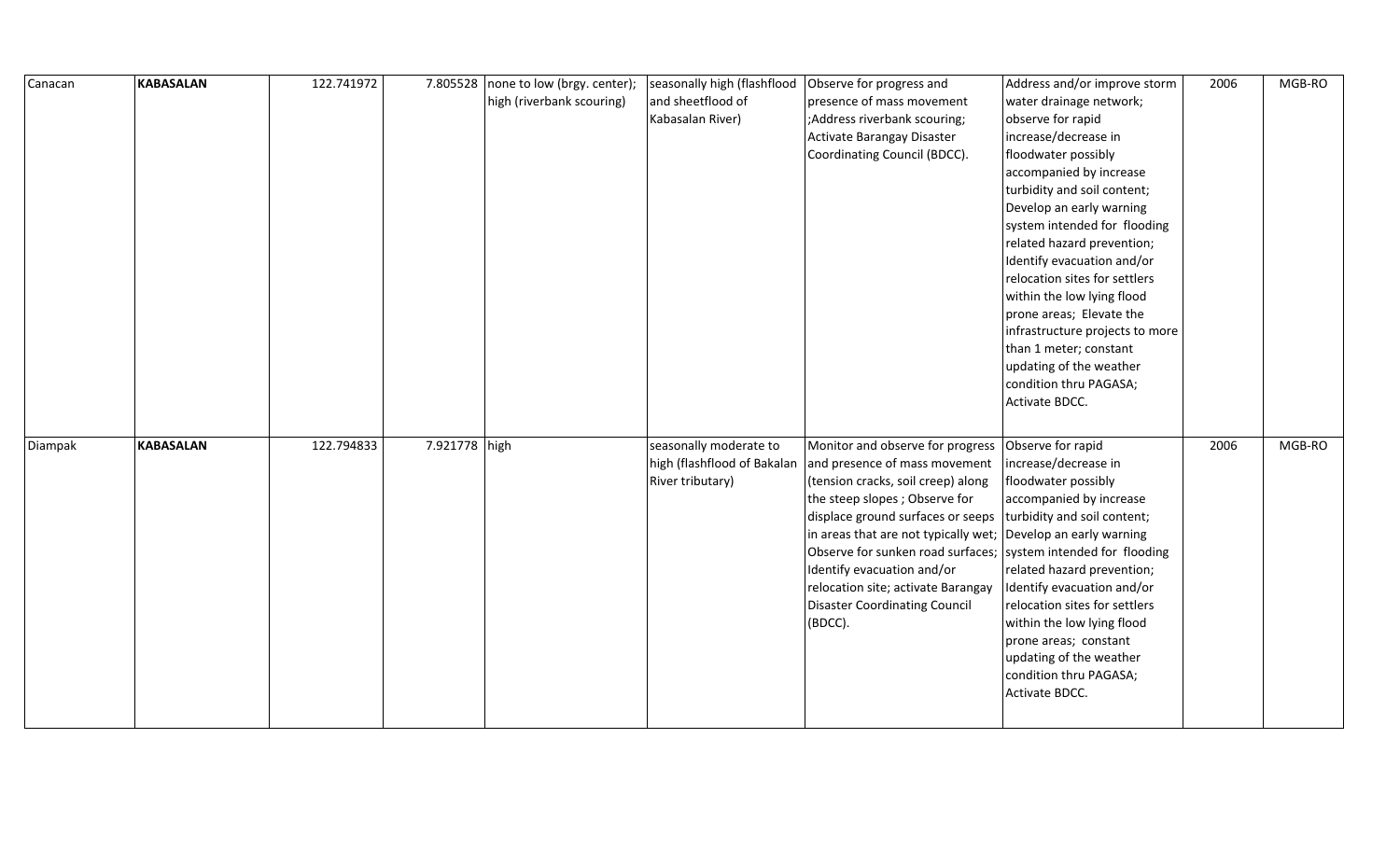| Dipala   | <b>KABASALAN</b> | 122.792528 |          | 7.791389   none to low (brgy. center)                | low to moderate (creek); | Monitor and observe for progress                             | Address and/or improve storm  | 2006 | MGB-RO |
|----------|------------------|------------|----------|------------------------------------------------------|--------------------------|--------------------------------------------------------------|-------------------------------|------|--------|
|          |                  |            |          | moderate to high (riverbank high (mashland/mangrove  |                          | and presence of mass movement                                | water drainage network;       |      |        |
|          |                  |            |          | scouring; valley sides; steep areas within Kabasalan |                          | along the steep slopes; Address                              | Observe for rapid             |      |        |
|          |                  |            |          | slopes)                                              | <b>River Estuary)</b>    | riverbank scouring; Observe for                              | increase/decrease in          |      |        |
|          |                  |            |          |                                                      |                          | displace ground surfaces or seeps                            | floodwater possibly           |      |        |
|          |                  |            |          |                                                      |                          | in areas that are not typically wet; accompanied by increase |                               |      |        |
|          |                  |            |          |                                                      |                          | Identify evacuation and/or                                   | turbidity and soil content;   |      |        |
|          |                  |            |          |                                                      |                          | relocation site; activate Barangay                           | Develop an early warning      |      |        |
|          |                  |            |          |                                                      |                          | <b>Disaster Coordinating Council</b>                         | system intended for flooding  |      |        |
|          |                  |            |          |                                                      |                          | (BDCC).                                                      | related hazard prevention;    |      |        |
|          |                  |            |          |                                                      |                          |                                                              | Identify evacuation and/or    |      |        |
|          |                  |            |          |                                                      |                          |                                                              | relocation sites for settlers |      |        |
|          |                  |            |          |                                                      |                          |                                                              | within the low lying flood    |      |        |
|          |                  |            |          |                                                      |                          |                                                              | prone areas; constant         |      |        |
|          |                  |            |          |                                                      |                          |                                                              | updating of the weather       |      |        |
|          |                  |            |          |                                                      |                          |                                                              | condition thru PAGASA;        |      |        |
|          |                  |            |          |                                                      |                          |                                                              | Activate BDCC.                |      |        |
|          |                  |            |          |                                                      |                          |                                                              |                               |      |        |
| Gacbusan | <b>KABASALAN</b> | 122.734694 | 7.823583 | low (brgy. center) moderate none to low              |                          | Monitor and observe for progress                             | Address and/or improve storm  | 2006 | MGB-RO |
|          |                  |            |          | to high (steep ridge slopes                          |                          | and presence of mass movement                                | water drainage network;       |      |        |
|          |                  |            |          | and valley sides)                                    |                          | along the steep slopes; Observe                              |                               |      |        |
|          |                  |            |          |                                                      |                          | for displace ground surfaces or                              |                               |      |        |
|          |                  |            |          |                                                      |                          | seeps in areas that are not                                  |                               |      |        |
|          |                  |            |          |                                                      |                          | typically wet; Identify evacuation                           |                               |      |        |
|          |                  |            |          |                                                      |                          | and/or relocation site; activate                             |                               |      |        |
|          |                  |            |          |                                                      |                          | <b>Barangay Disaster Coordinating</b>                        |                               |      |        |
|          |                  |            |          |                                                      |                          | Council (BDCC).                                              |                               |      |        |
|          |                  |            |          |                                                      |                          |                                                              |                               |      |        |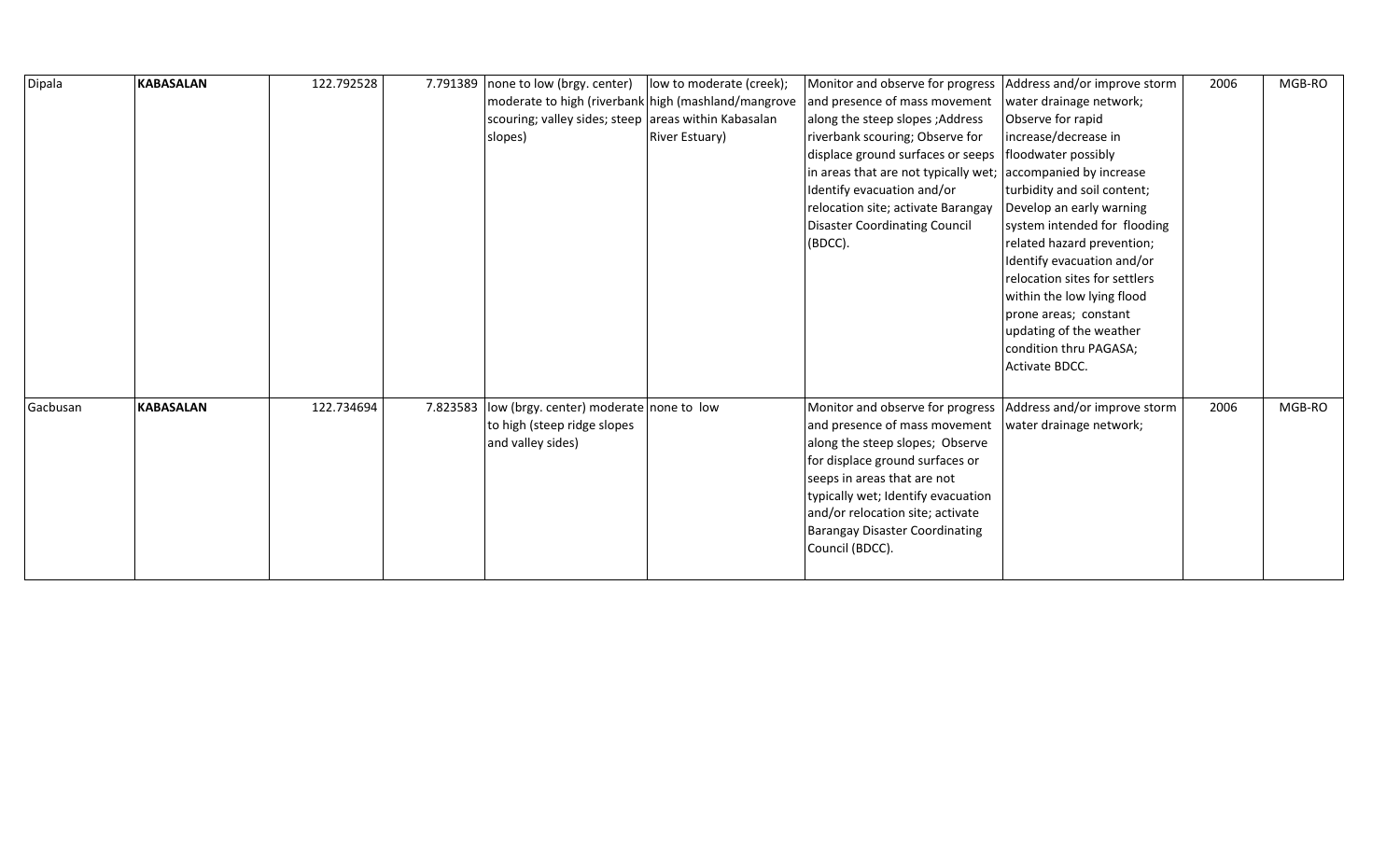| Goodyear | <b>KABASALAN</b> | 122.767583 |          | 7.802944 none to low      | low to moderate (brgy.  | Observe for progress and                                         | Address and/or improve storm    | 2006 | MGB-RO |
|----------|------------------|------------|----------|---------------------------|-------------------------|------------------------------------------------------------------|---------------------------------|------|--------|
|          |                  |            |          |                           | center) high (Kabasalan | presence of mass movement                                        | water drainage network;         |      |        |
|          |                  |            |          |                           | River floodplain)       | along the steep slopes; Activate                                 | observe for rapid               |      |        |
|          |                  |            |          |                           |                         | Barangay Disaster Coordinating                                   | increase/decrease in            |      |        |
|          |                  |            |          |                           |                         | Council (BDCC).                                                  | floodwater possibly             |      |        |
|          |                  |            |          |                           |                         |                                                                  | accompanied by increase         |      |        |
|          |                  |            |          |                           |                         |                                                                  | turbidity and soil content;     |      |        |
|          |                  |            |          |                           |                         |                                                                  | Develop an early warning        |      |        |
|          |                  |            |          |                           |                         |                                                                  | system intended for flooding    |      |        |
|          |                  |            |          |                           |                         |                                                                  | related hazard prevention;      |      |        |
|          |                  |            |          |                           |                         |                                                                  | Identify evacuation and/or      |      |        |
|          |                  |            |          |                           |                         |                                                                  | relocation sites for settlers   |      |        |
|          |                  |            |          |                           |                         |                                                                  | within the low lying flood      |      |        |
|          |                  |            |          |                           |                         |                                                                  | prone areas toward Kabasalan    |      |        |
|          |                  |            |          |                           |                         |                                                                  | River; Elevate the              |      |        |
|          |                  |            |          |                           |                         |                                                                  | infrastructure projects to more |      |        |
|          |                  |            |          |                           |                         |                                                                  | than 1 meter; constant          |      |        |
|          |                  |            |          |                           |                         |                                                                  | updating of the weather         |      |        |
|          |                  |            |          |                           |                         |                                                                  | condition thru PAGASA;          |      |        |
|          |                  |            |          |                           |                         |                                                                  | Activate BDCC.                  |      |        |
|          |                  |            |          |                           |                         |                                                                  |                                 |      |        |
| Lacnapan | <b>KABASALAN</b> | 122.870194 | 7.840667 | high (steep ridge slopes, | high (flashflood along  | Monitor and observe for progress                                 | Observe for rapid               | 2006 | MGB-RO |
|          |                  |            |          | valley sides; road cuts)  | creeks)                 | and presence of mass movement                                    | increase/decrease in            |      |        |
|          |                  |            |          |                           |                         | (tension cracks, soil creep) along                               | floodwater possibly             |      |        |
|          |                  |            |          |                           |                         | the steep slopes; Observe for                                    | accompanied by increase         |      |        |
|          |                  |            |          |                           |                         | displace ground surfaces or seeps                                | turbidity and soil content;     |      |        |
|          |                  |            |          |                           |                         | in areas that are not typically wet; Develop an early warning    |                                 |      |        |
|          |                  |            |          |                           |                         | Observe for sunken road surfaces;   system intended for flooding |                                 |      |        |
|          |                  |            |          |                           |                         | Identify evacuation and/or                                       | related hazard prevention;      |      |        |
|          |                  |            |          |                           |                         | relocation site; Develop an early                                | Identify evacuation and/or      |      |        |
|          |                  |            |          |                           |                         | warning system intended for                                      | relocation sites for settlers   |      |        |
|          |                  |            |          |                           |                         | landslide related hazard                                         | within the low lying creek      |      |        |
|          |                  |            |          |                           |                         | prevention; activate Barangay                                    | channels; constant updating     |      |        |
|          |                  |            |          |                           |                         | <b>Disaster Coordinating Council</b>                             | of the weather condition thru   |      |        |
|          |                  |            |          |                           |                         | (BDCC).                                                          | PAGASA; Activate BDCC.          |      |        |
|          |                  |            |          |                           |                         |                                                                  |                                 |      |        |
|          |                  |            |          |                           |                         |                                                                  |                                 |      |        |
|          |                  |            |          |                           |                         |                                                                  |                                 |      |        |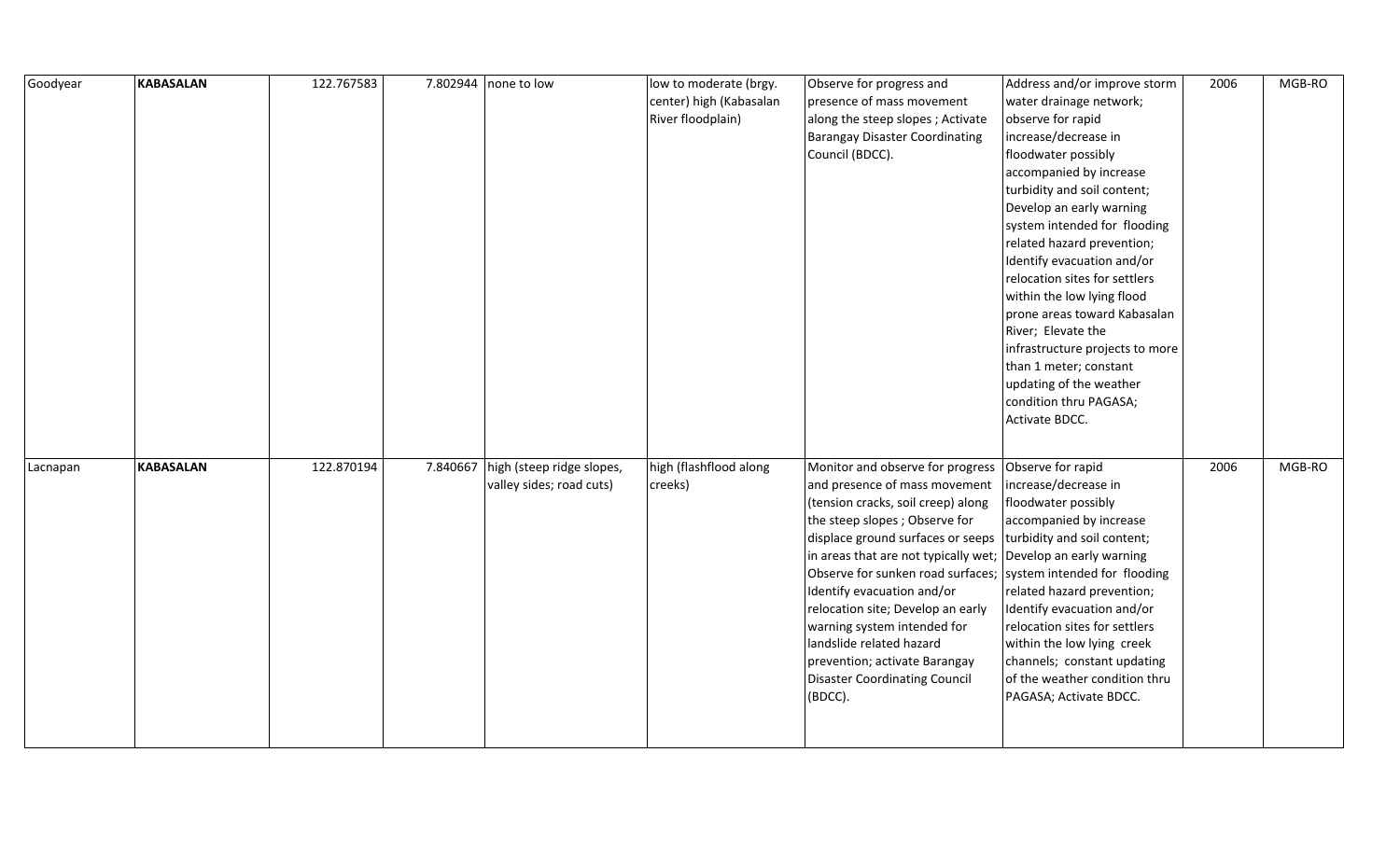| Little Baguio | <b>KABASALAN</b> | 122.802111 | 7.820417 | high (steep ridge slopes,   | low to moderate         | Monitor and observe for progress                                 | Observe for rapid               | 2006 | MGB-RO |
|---------------|------------------|------------|----------|-----------------------------|-------------------------|------------------------------------------------------------------|---------------------------------|------|--------|
|               |                  |            |          | valley sides; road cuts)    | (flashflood along gully | and presence of mass movement                                    | increase/decrease in            |      |        |
|               |                  |            |          |                             | channels)               | (tension cracks, soil creep) along                               | floodwater possibly             |      |        |
|               |                  |            |          |                             |                         | the steep slopes; Observe for                                    | accompanied by increase         |      |        |
|               |                  |            |          |                             |                         | displace ground surfaces or seeps                                | turbidity and soil content;     |      |        |
|               |                  |            |          |                             |                         | in areas that are not typically wet; Develop an early warning    |                                 |      |        |
|               |                  |            |          |                             |                         | Observe for sunken road surfaces;   system intended for flooding |                                 |      |        |
|               |                  |            |          |                             |                         | Identify evacuation and/or                                       | related hazard prevention;      |      |        |
|               |                  |            |          |                             |                         | relocation site; Develop an early                                | Identify evacuation and/or      |      |        |
|               |                  |            |          |                             |                         | warning system intended for                                      | relocation sites for settlers   |      |        |
|               |                  |            |          |                             |                         | landslide related hazard                                         | within the gully floors;        |      |        |
|               |                  |            |          |                             |                         | prevention; activate Barangay                                    | constant updating of the        |      |        |
|               |                  |            |          |                             |                         | <b>Disaster Coordinating Council</b>                             | weather condition thru          |      |        |
|               |                  |            |          |                             |                         | (BDCC).                                                          | PAGASA; Activate BDCC.          |      |        |
|               |                  |            |          |                             |                         |                                                                  |                                 |      |        |
| Lumbayao      | <b>KABASALAN</b> | 122.767389 | 7.796333 | none to low (brgy. center); | low to moderate (brgy.  | Observe for progress and                                         | Address and/or improve storm    | 2006 | MGB-RO |
|               |                  |            |          | high (riverbank scouring)   | center)                 | presence of mass movement                                        | water drainage network;         |      |        |
|               |                  |            |          |                             |                         | ;Address riverbank scouring;                                     | Develop an early warning        |      |        |
|               |                  |            |          |                             |                         | Activate Barangay Disaster                                       | system intended for flooding    |      |        |
|               |                  |            |          |                             |                         | Coordinating Council (BDCC).                                     | related hazard prevention;      |      |        |
|               |                  |            |          |                             |                         |                                                                  | Identify evacuation and/or      |      |        |
|               |                  |            |          |                             |                         |                                                                  | relocation sites for settlers   |      |        |
|               |                  |            |          |                             |                         |                                                                  | within the low lying flood      |      |        |
|               |                  |            |          |                             |                         |                                                                  | prone areas; Elevate the        |      |        |
|               |                  |            |          |                             |                         |                                                                  | infrastructure projects to more |      |        |
|               |                  |            |          |                             |                         |                                                                  | than 1 meter; constant          |      |        |
|               |                  |            |          |                             |                         |                                                                  | updating of the weather         |      |        |
|               |                  |            |          |                             |                         |                                                                  | condition thru PAGASA;          |      |        |
|               |                  |            |          |                             |                         |                                                                  |                                 |      |        |
|               |                  |            |          |                             |                         |                                                                  | Activate BDCC.                  |      |        |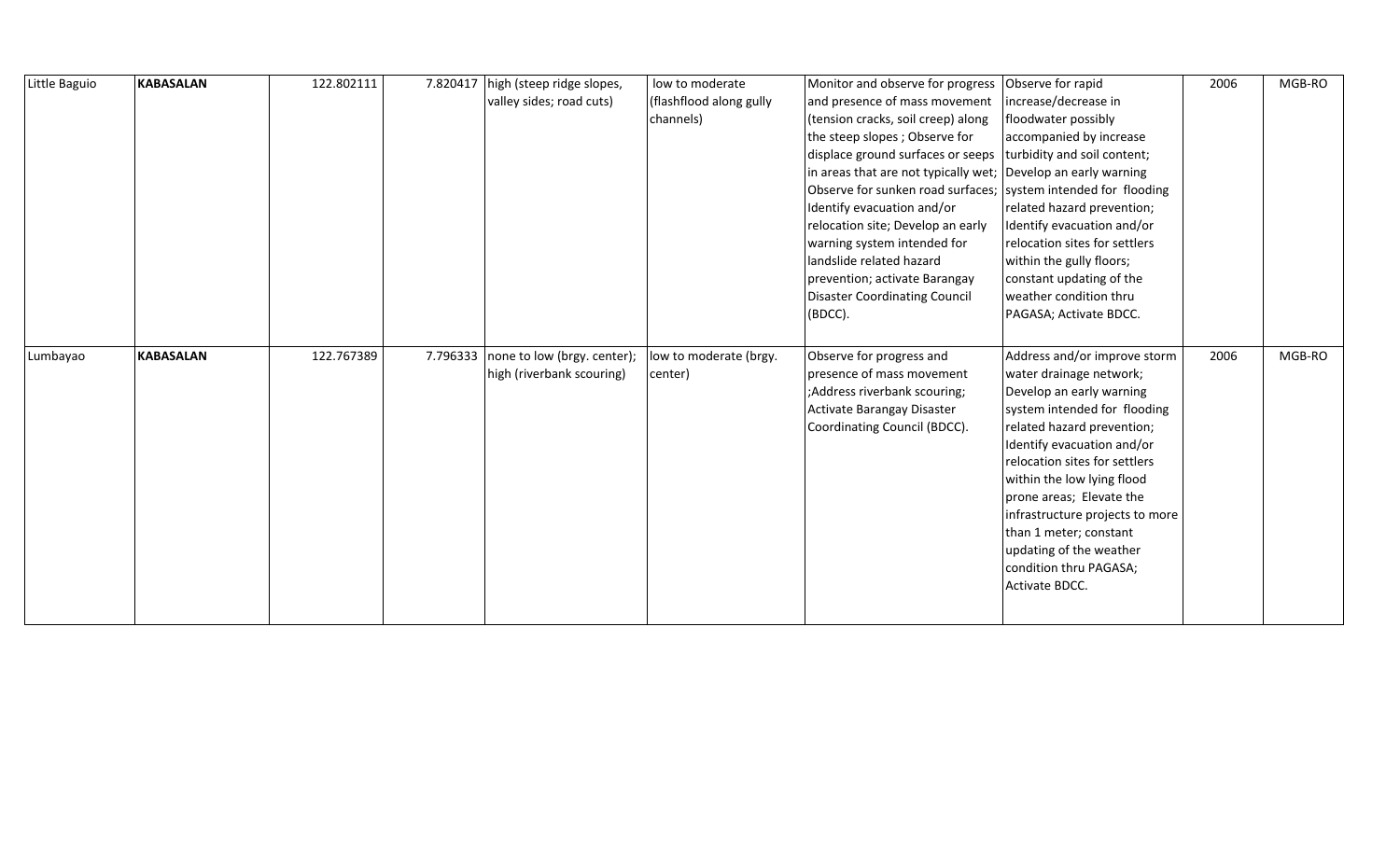| Nazareth | <b>KABASALAN</b> | 122.817000 | 7.762528 | none to low (brgy. center)<br>moderate to high (riverbank (floodplain); high<br>scouring; valley sides; steep (marshland/mangrove<br>slopes) | low to moderate<br>area)                                                                    | Monitor and observe for progress<br>and presence of mass movement<br>(tension cracks, soil creep) along<br>the steep slopes; Observe for<br>displace ground surfaces or seeps<br>in areas that are not typically wet;<br>Observe for sunken road surfaces;<br>Identify evacuation and/or<br>relocation site; Develop an early<br>warning system intended for<br>landslide related hazard<br>prevention; activate Barangay<br><b>Disaster Coordinating Council</b><br>(BDCC).                            | Address and/or improve storm<br>water drainage network;<br>Develop an early warning<br>system intended for flooding<br>related hazard prevention;<br>Identify evacuation and/or<br>relocation sites for settlers<br>within the low lying flood<br>prone areas; constant<br>updating of the weather<br>condition thru PAGASA;<br>Activate BDCC. | 2006 | MGB-RO |
|----------|------------------|------------|----------|----------------------------------------------------------------------------------------------------------------------------------------------|---------------------------------------------------------------------------------------------|---------------------------------------------------------------------------------------------------------------------------------------------------------------------------------------------------------------------------------------------------------------------------------------------------------------------------------------------------------------------------------------------------------------------------------------------------------------------------------------------------------|------------------------------------------------------------------------------------------------------------------------------------------------------------------------------------------------------------------------------------------------------------------------------------------------------------------------------------------------|------|--------|
| Palinta  | <b>KABASALAN</b> | 122.830528 | 7.814917 | none to low (brgy. center;<br>valley floor); moderate to<br>high (steep valley sides;<br>road cuts; steep ridge<br>slopes)                   | low to moderate (brgy.<br>center) moderate to high<br>(flashflood within river<br>channels) | Monitor and observe for progress<br>and presence of mass movement<br>(tension cracks, soil creep) along<br>the steep slopes; Observe for<br>displace ground surfaces or seeps<br>in areas that are not typically wet; Identify evacuation and/or<br>Observe for sunken road surfaces;<br>Identify evacuation and/or<br>relocation site; Develop an early<br>warning system intended for<br>landslide related hazard<br>prevention; activate Barangay<br><b>Disaster Coordinating Council</b><br>(BDCC). | Address and/or improve storm<br>water drainage network;<br>Develop an early warning<br>system intended for flooding<br>related hazard prevention;<br>relocation sites for settlers<br>within the low lying flood<br>prone areas; constant<br>updating of the weather<br>condition thru PAGASA;<br>Activate BDCC.                               | 2006 | MGB-RO |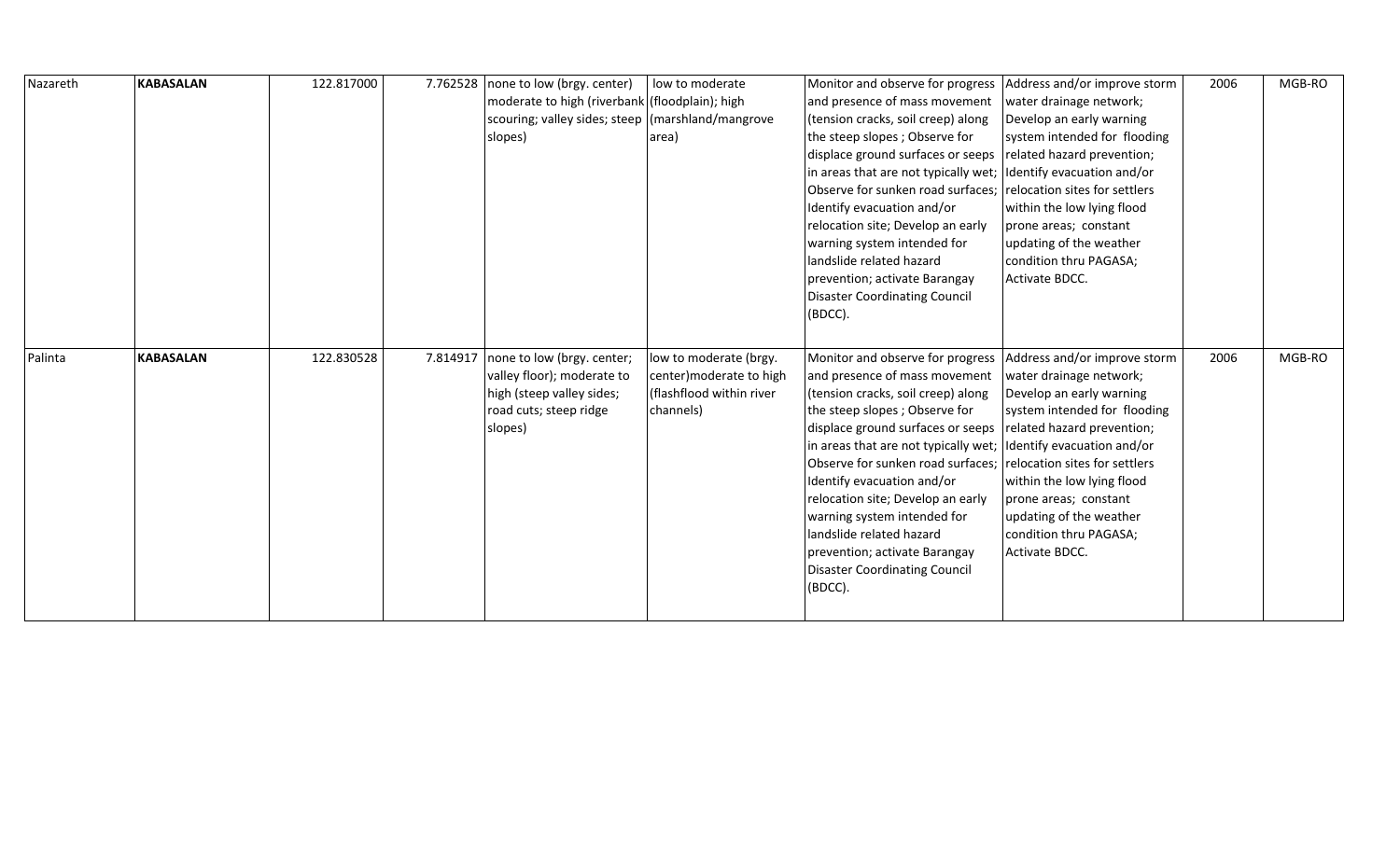| Peñaranda | <b>KABASALAN</b> | 122.843278 | 7.842278 | high (steep ridge slopes,<br>valley sides; road cuts) | low to moderate<br>(flashflood along gully<br>channels)                | Monitor and observe for progress<br>and presence of mass movement<br>(tension cracks, soil creep) along<br>the steep slopes; Observe for<br>displace ground surfaces or seeps<br>in areas that are not typically wet;<br>Observe for sunken road surfaces;<br>Identify evacuation and/or<br>relocation site; Develop an early<br>warning system intended for<br>landslide related hazard<br>prevention; activate Barangay<br><b>Disaster Coordinating Council</b><br>(BDCC). | Observe for rapid<br>increase/decrease in<br>floodwater possibly<br>accompanied by increase<br>turbidity and soil content;<br>Develop an early warning<br>system intended for flooding<br>related hazard prevention;<br>Identify evacuation and/or<br>relocation sites for settlers<br>within the gully floors;<br>constant updating of the<br>weather condition thru<br>PAGASA; Activate BDCC.                                                                                                                                                                        | 2006 | MGB-RO |
|-----------|------------------|------------|----------|-------------------------------------------------------|------------------------------------------------------------------------|------------------------------------------------------------------------------------------------------------------------------------------------------------------------------------------------------------------------------------------------------------------------------------------------------------------------------------------------------------------------------------------------------------------------------------------------------------------------------|------------------------------------------------------------------------------------------------------------------------------------------------------------------------------------------------------------------------------------------------------------------------------------------------------------------------------------------------------------------------------------------------------------------------------------------------------------------------------------------------------------------------------------------------------------------------|------|--------|
| Poblacion | <b>KABASALAN</b> | 122.758778 |          | 7.800111 none to low                                  | low to moderate (brgy.<br>center) high (Kabasalan<br>River floodplain) | Observe for progress and<br>presence of mass movement<br>along the steep slopes; Activate<br><b>Barangay Disaster Coordinating</b><br>Council (BDCC).                                                                                                                                                                                                                                                                                                                        | Address and/or improve storm<br>water drainage network;<br>observe for rapid<br>increase/decrease in<br>floodwater possibly<br>accompanied by increase<br>turbidity and soil content;<br>Develop an early warning<br>system intended for flooding<br>related hazard prevention;<br>Identify evacuation and/or<br>relocation sites for settlers<br>within the low lying flood<br>prone areas toward Kabasalan<br>River; Elevate the<br>infrastructure projects to more<br>than 1 meter; constant<br>updating of the weather<br>condition thru PAGASA;<br>Activate BDCC. | 2006 | MGB-RO |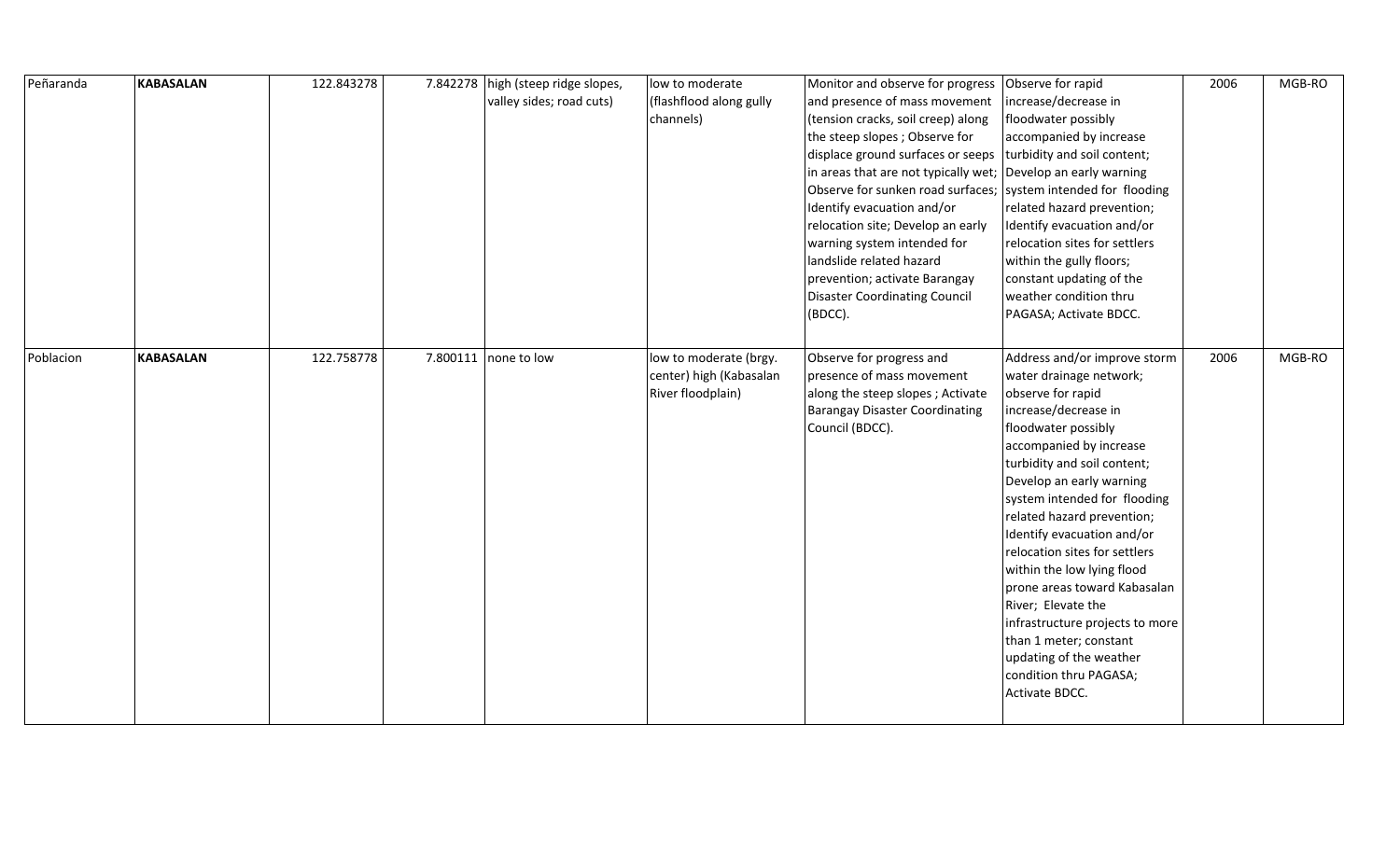| Riverside | <b>KABASALAN</b> | 122.753944 | 7.799861 | none to low (brgy. center);<br>high (riverbank scouring)                                    | moderate to high<br>(flashflood and sheetflood<br>of Kabasalan River) | Address riverbank scouring;<br>Activate Barangay Disaster<br>Coordinating Council (BDCC).                                                                                                                                                                                                                                                                                                                                                                                    | Address and/or improve storm<br>water drainage network;<br>observe for rapid<br>increase/decrease in<br>floodwater possibly<br>accompanied by increase<br>turbidity and soil content;<br>Develop an early warning<br>system intended for flooding<br>related hazard prevention;<br>Identify evacuation and/or<br>relocation sites for settlers<br>within the low lying flood<br>prone areas; Elevate the<br>infrastructure projects to more<br>than 1 meter; constant<br>updating of the weather<br>condition thru PAGASA;<br>Activate BDCC. | 2006 | MGB-RO |
|-----------|------------------|------------|----------|---------------------------------------------------------------------------------------------|-----------------------------------------------------------------------|------------------------------------------------------------------------------------------------------------------------------------------------------------------------------------------------------------------------------------------------------------------------------------------------------------------------------------------------------------------------------------------------------------------------------------------------------------------------------|----------------------------------------------------------------------------------------------------------------------------------------------------------------------------------------------------------------------------------------------------------------------------------------------------------------------------------------------------------------------------------------------------------------------------------------------------------------------------------------------------------------------------------------------|------|--------|
| Sanghanan | <b>KABASALAN</b> | 122.782778 | 7.826750 | none to low (floodplain;<br>gentle hill) high (steep<br>slopes east of the brgy.<br>center) | low to moderate<br>(flashflood/sheetflood<br>along creek)             | Monitor and observe for progress<br>and presence of mass movement<br>(tension cracks, soil creep) along<br>the steep slopes; Observe for<br>displace ground surfaces or seeps<br>in areas that are not typically wet;<br>Observe for sunken road surfaces;<br>Identify evacuation and/or<br>relocation site; Develop an early<br>warning system intended for<br>landslide related hazard<br>prevention; activate Barangay<br><b>Disaster Coordinating Council</b><br>(BDCC). | Address and/or improve storm<br>water drainage network;<br>observe for rapid<br>increase/decrease in<br>floodwater possibly<br>accompanied by increase<br>turbidity and soil content;<br>Develop an early warning<br>system intended for flooding<br>related hazard prevention;<br>Identify evacuation and/or<br>relocation sites for settlers<br>within the low lying flood<br>prone areas; constant<br>updating of the weather<br>condition thru PAGASA;<br>Activate BDCC.                                                                 | 2006 | MGB-RO |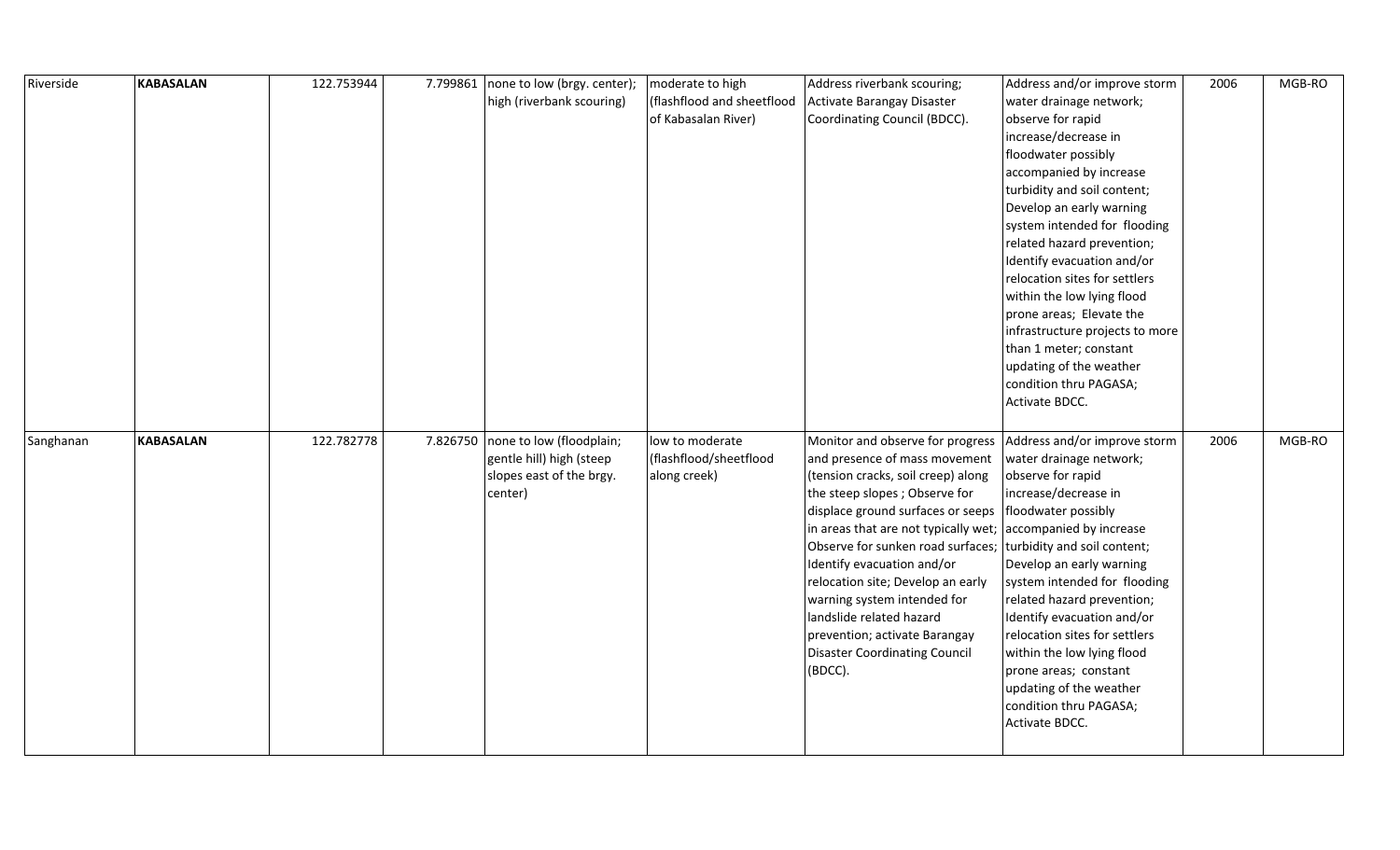| Santa Cruz | <b>KABASALAN</b> | 122.760250 | 7.794250 none |                            | low to moderate           | Activate Barangay Disaster                                       | Address and/or improve storm   | 2006 | MGB-RO |
|------------|------------------|------------|---------------|----------------------------|---------------------------|------------------------------------------------------------------|--------------------------------|------|--------|
|            |                  |            |               |                            | (sheetflood/localize      | Coordinating Council (BDCC).                                     | water drainage network;        |      |        |
|            |                  |            |               |                            | flooding within the brgy. |                                                                  | observe for rapid              |      |        |
|            |                  |            |               |                            | center); high (Kabasalan  |                                                                  | increase/decrease in           |      |        |
|            |                  |            |               |                            | River estuary; marshland) |                                                                  | floodwater possibly            |      |        |
|            |                  |            |               |                            |                           |                                                                  | accompanied by increase        |      |        |
|            |                  |            |               |                            |                           |                                                                  | turbidity and soil content;    |      |        |
|            |                  |            |               |                            |                           |                                                                  | Develop an early warning       |      |        |
|            |                  |            |               |                            |                           |                                                                  | system intended for flooding   |      |        |
|            |                  |            |               |                            |                           |                                                                  | related hazard prevention;     |      |        |
|            |                  |            |               |                            |                           |                                                                  | Identify evacuation and/or     |      |        |
|            |                  |            |               |                            |                           |                                                                  | relocation sites for settlers  |      |        |
|            |                  |            |               |                            |                           |                                                                  | along the affected floodplain; |      |        |
|            |                  |            |               |                            |                           |                                                                  | Elevate the infrastructure     |      |        |
|            |                  |            |               |                            |                           |                                                                  | projects to more than 1 meter; |      |        |
|            |                  |            |               |                            |                           |                                                                  | constant updating of the       |      |        |
|            |                  |            |               |                            |                           |                                                                  | weather condition thru         |      |        |
|            |                  |            |               |                            |                           |                                                                  | PAGASA; Activate BDCC.         |      |        |
|            |                  |            |               |                            |                           |                                                                  |                                |      |        |
|            |                  |            |               |                            |                           |                                                                  |                                |      |        |
| Sayao      | <b>KABASALAN</b> | 122.835278 | 7.791444      | high (steep slopes; valley | high (flashflood within   | Monitor and observe for progress                                 | Observe for rapid              | 2006 | MGB-RO |
|            |                  |            |               | sides; road cuts)          | river channels)           | and presence of mass movement                                    | increase/decrease in           |      |        |
|            |                  |            |               |                            |                           | (tension cracks, soil creep) along                               | floodwater possibly            |      |        |
|            |                  |            |               |                            |                           | the steep slopes; Observe for                                    | accompanied by increase        |      |        |
|            |                  |            |               |                            |                           | displace ground surfaces or seeps                                | turbidity and soil content;    |      |        |
|            |                  |            |               |                            |                           | in areas that are not typically wet; Develop an early warning    |                                |      |        |
|            |                  |            |               |                            |                           | Observe for sunken road surfaces;   system intended for flooding |                                |      |        |
|            |                  |            |               |                            |                           | Identify evacuation and/or                                       | related hazard prevention;     |      |        |
|            |                  |            |               |                            |                           | relocation site; Develop an early                                | Identify evacuation and/or     |      |        |
|            |                  |            |               |                            |                           | warning system intended for                                      | relocation sites; constant     |      |        |
|            |                  |            |               |                            |                           | landslide related hazard                                         | updating of the weather        |      |        |
|            |                  |            |               |                            |                           | prevention; activate Barangay                                    | condition thru PAGASA;         |      |        |
|            |                  |            |               |                            |                           | <b>Disaster Coordinating Council</b>                             | Activate BDCC.                 |      |        |
|            |                  |            |               |                            |                           | (BDCC).                                                          |                                |      |        |
|            |                  |            |               |                            |                           |                                                                  |                                |      |        |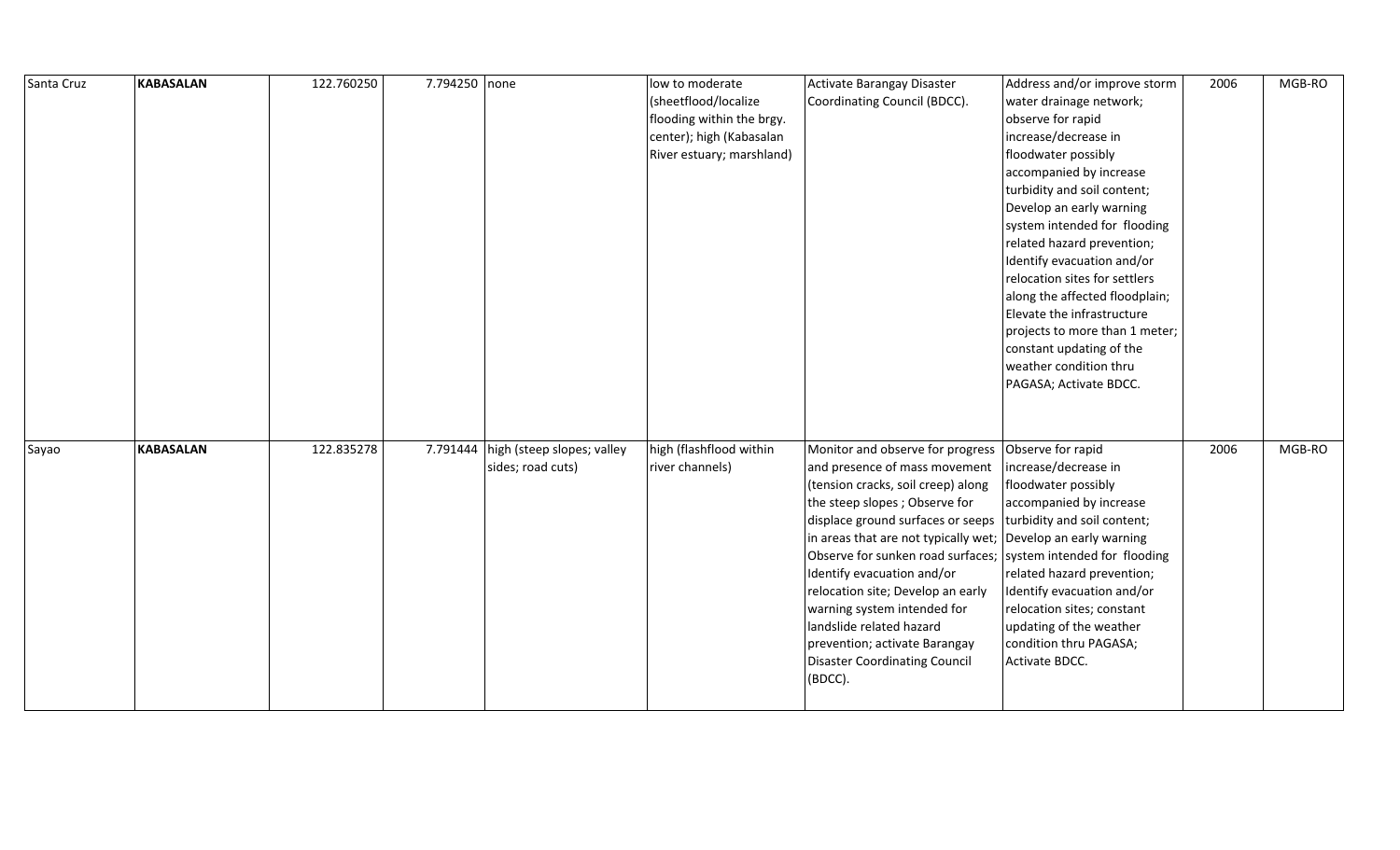| Shiolan | <b>KABASALAN</b> | 122.831745 | 7.915804 | high (steep ridge slopes,  | none (brgy. center);        | Monitor and observe for progress                         | Observe for rapid              | 2006 | MGB-RO |
|---------|------------------|------------|----------|----------------------------|-----------------------------|----------------------------------------------------------|--------------------------------|------|--------|
|         |                  |            |          | valley sides; road cuts)   |                             | moderate (flashflood along and presence of mass movement | increase/decrease in           |      |        |
|         |                  |            |          |                            | creek)                      | (tension cracks, soil creep) along                       | floodwater possibly            |      |        |
|         |                  |            |          |                            |                             | the steep slopes; Observe for                            | accompanied by increase        |      |        |
|         |                  |            |          |                            |                             | displace ground surfaces or seeps                        | turbidity and soil content.    |      |        |
|         |                  |            |          |                            |                             | in areas that are not typically wet;                     |                                |      |        |
|         |                  |            |          |                            |                             | Observe for sunken road surfaces;                        |                                |      |        |
|         |                  |            |          |                            |                             | Identify evacuation and/or                               |                                |      |        |
|         |                  |            |          |                            |                             | relocation site; Develop an early                        |                                |      |        |
|         |                  |            |          |                            |                             | warning system intended for                              |                                |      |        |
|         |                  |            |          |                            |                             | landslide related hazard                                 |                                |      |        |
|         |                  |            |          |                            |                             | prevention; activate Barangay                            |                                |      |        |
|         |                  |            |          |                            |                             | Disaster Coordinating Council                            |                                |      |        |
|         |                  |            |          |                            |                             | (BDCC).                                                  |                                |      |        |
|         |                  |            |          |                            |                             |                                                          |                                |      |        |
| Simbol  | <b>KABASALAN</b> | 122.732167 | 7.811083 | none to low (brgy. center) | none to low (brgy. center); | Observe for progress and                                 | Address and/or improve storm   | 2006 | MGB-RO |
|         |                  |            |          | high (riverbank scouring)  | high (creeks; Banco River   | presence of mass movement                                | water drainage network;        |      |        |
|         |                  |            |          |                            | floodplain; marshland)      | along the steep slopes; Activate                         | observe for rapid              |      |        |
|         |                  |            |          |                            |                             | <b>Barangay Disaster Coordinating</b>                    | increase/decrease in           |      |        |
|         |                  |            |          |                            |                             | Council (BDCC).                                          | floodwater possibly            |      |        |
|         |                  |            |          |                            |                             |                                                          | accompanied by increase        |      |        |
|         |                  |            |          |                            |                             |                                                          | turbidity and soil content;    |      |        |
|         |                  |            |          |                            |                             |                                                          | Develop an early warning       |      |        |
|         |                  |            |          |                            |                             |                                                          | system intended for flooding   |      |        |
|         |                  |            |          |                            |                             |                                                          | related hazard prevention;     |      |        |
|         |                  |            |          |                            |                             |                                                          | Identify evacuation and/or     |      |        |
|         |                  |            |          |                            |                             |                                                          | relocation sites for settlers  |      |        |
|         |                  |            |          |                            |                             |                                                          | along the affected floodplain; |      |        |
|         |                  |            |          |                            |                             |                                                          | Constant updating of the       |      |        |
|         |                  |            |          |                            |                             |                                                          | weather condition thru         |      |        |
|         |                  |            |          |                            |                             |                                                          | PAGASA; Activate BDCC.         |      |        |
|         |                  |            |          |                            |                             |                                                          |                                |      |        |
|         |                  |            |          |                            |                             |                                                          |                                |      |        |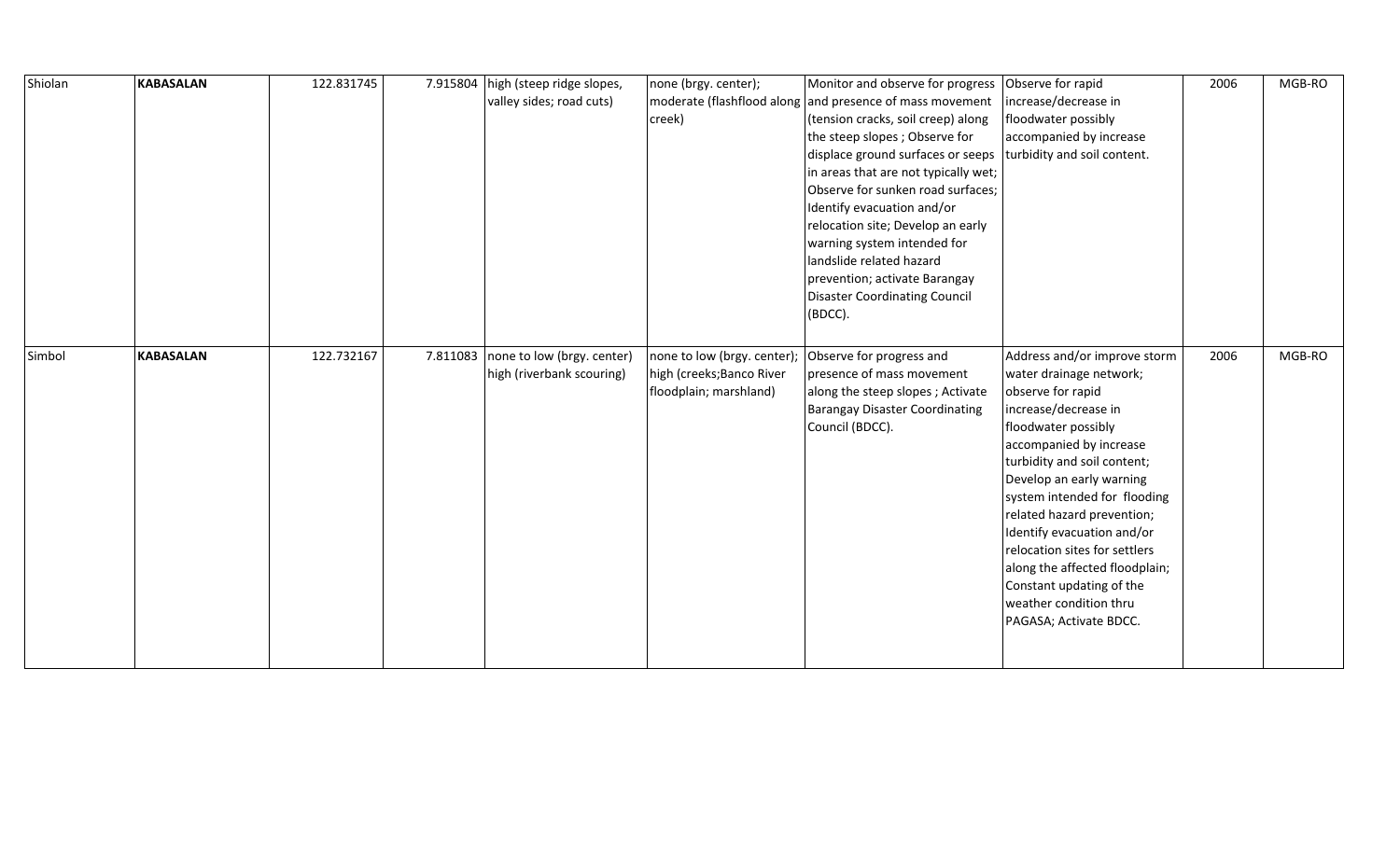| Sininan | <b>KABASALAN</b> | 122.759389 |          | 7.824806   none (floodplain); low<br>(brgy. center) moderate to<br>high (steep ridge slopes and<br>valley sides; riverbank) | high (floodplain Kabasalan<br>River) | Monitor and observe for progress<br>and presence of mass movement<br>(tension cracks, soil creep) along<br>the steep slopes; Observe for<br>displace ground surfaces or seeps<br>in areas that are not typically wet;<br>Identify evacuation and/or<br>relocation site; Activate Barangay<br><b>Disaster Coordinating Council</b><br>(BDCC).                                                                                            | Address and/or improve storm<br>water drainage network;<br>observe for rapid<br>increase/decrease in<br>floodwater possibly<br>accompanied by increase<br>turbidity and soil content;<br>Develop an early warning<br>system intended for flooding<br>related hazard prevention;<br>Identify evacuation and/or<br>relocation sites for settlers<br>along the affected floodplain;<br>Constant updating of the<br>weather condition thru<br>PAGASA; Activate BDCC. | 2006 | MGB-RO |
|---------|------------------|------------|----------|-----------------------------------------------------------------------------------------------------------------------------|--------------------------------------|-----------------------------------------------------------------------------------------------------------------------------------------------------------------------------------------------------------------------------------------------------------------------------------------------------------------------------------------------------------------------------------------------------------------------------------------|------------------------------------------------------------------------------------------------------------------------------------------------------------------------------------------------------------------------------------------------------------------------------------------------------------------------------------------------------------------------------------------------------------------------------------------------------------------|------|--------|
| Tamin   | <b>KABASALAN</b> | 122.805222 | 7.805833 | low (brgy. center) moderate low to moderate<br>to high (steep ridge slopes<br>and valley sides)                             | (flashflood along gully<br>channels) | Monitor and observe for progress<br>and presence of mass movement<br>(tension cracks, soil creep) along<br>the steep slopes; Observe for<br>displace ground surfaces or seeps<br>in areas that are not typically wet;<br>Identify evacuation and/or<br>relocation site; Develop an early<br>warning system intended for<br>landslide related hazard<br>prevention; activate Barangay<br><b>Disaster Coordinating Council</b><br>(BDCC). | Observe for rapid<br>increase/decrease in<br>floodwater possibly<br>accompanied by increase<br>turbidity and soil content;<br>Develop an early warning<br>system intended for flooding<br>related hazard prevention;<br>Identify evacuation and/or<br>relocation sites for settlers<br>within the gully floors;<br>constant updating of the<br>weather condition thru<br>PAGASA; Activate BDCC.                                                                  | 2006 | MGB-RO |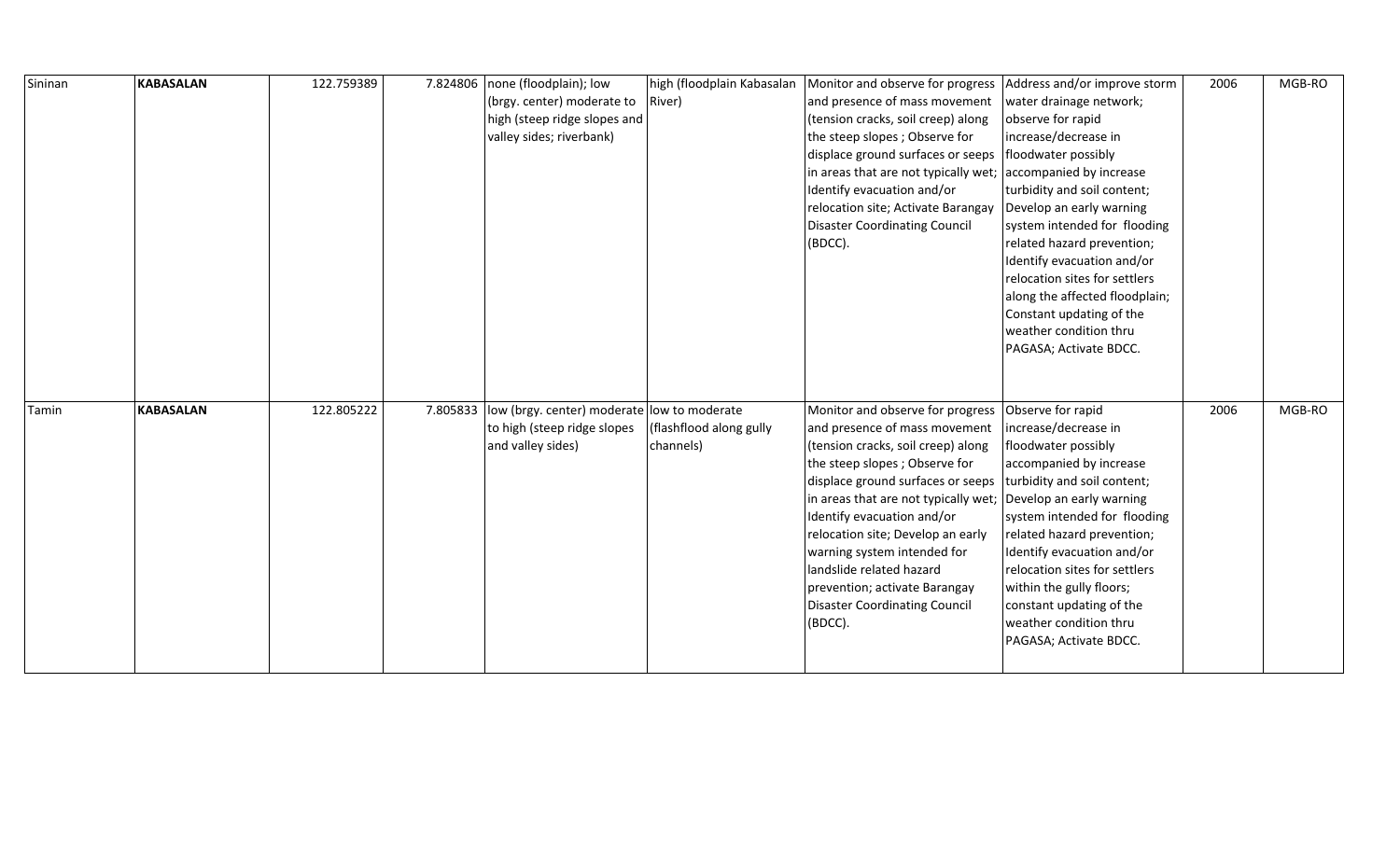| Tampilisan  | <b>KABASALAN</b> | 122.777611 | 7.889472 | low (brgy. center);<br>moderate to high (steeo<br>valley sides; ridge slopes;<br>riverbank)    | high (flashflood within<br>Bakalan River tributary) | Monitor and observe for progress Observe for rapid<br>and presence of mass movement<br>(tension cracks, soil creep) along<br>the steep slopes; Observe for<br>displace ground surfaces or seeps<br>in areas that are not typically wet;<br>Identify evacuation and/or<br>relocation site; Develop an early<br>warning system intended for<br>landslide related hazard<br>prevention; activate Barangay<br><b>Disaster Coordinating Council</b><br>(BDCC).                   | increase/decrease in<br>floodwater possibly<br>accompanied by increase<br>turbidity and soil content;<br>Develop an early warning<br>system intended for flooding<br>related hazard prevention;<br>Identify evacuation and/or<br>relocation sites for settlers<br>within the shallow river<br>channels; constant updating of<br>the weather condition thru<br>PAGASA; Activate BDCC.      | 2006 | MGB-RO |
|-------------|------------------|------------|----------|------------------------------------------------------------------------------------------------|-----------------------------------------------------|-----------------------------------------------------------------------------------------------------------------------------------------------------------------------------------------------------------------------------------------------------------------------------------------------------------------------------------------------------------------------------------------------------------------------------------------------------------------------------|-------------------------------------------------------------------------------------------------------------------------------------------------------------------------------------------------------------------------------------------------------------------------------------------------------------------------------------------------------------------------------------------|------|--------|
| Tigbangagan | <b>KABASALAN</b> | 122.817750 | 7.798472 | none to low (brgy. center);<br>high (riverbank scouring)<br>moderate to high (steep<br>slopes) | moderate to high<br>(floodplain of Buayan<br>River) | Monitor and observe for progress Observe for rapid<br>and presence of mass movement<br>(tension cracks, soil creep) along<br>the steep slopes; Observe for<br>displace ground surfaces or seeps<br>in areas that are not typically wet; Develop an early warning<br>Identify evacuation and/or<br>relocation site; Develop an early<br>warning system intended for<br>landslide related hazard<br>prevention; activate Barangay<br>Disaster Coordinating Council<br>(BDCC). | increase/decrease in<br>floodwater possibly<br>accompanied by increase<br>turbidity and soil content;<br>system intended for flooding<br>related hazard prevention;<br>Identify evacuation and/or<br>relocation sites for settlers<br>within the shallow river<br>channels and floodplain near<br>the river; constant updating of<br>the weather condition thru<br>PAGASA; Activate BDCC. | 2006 | MGB-RO |